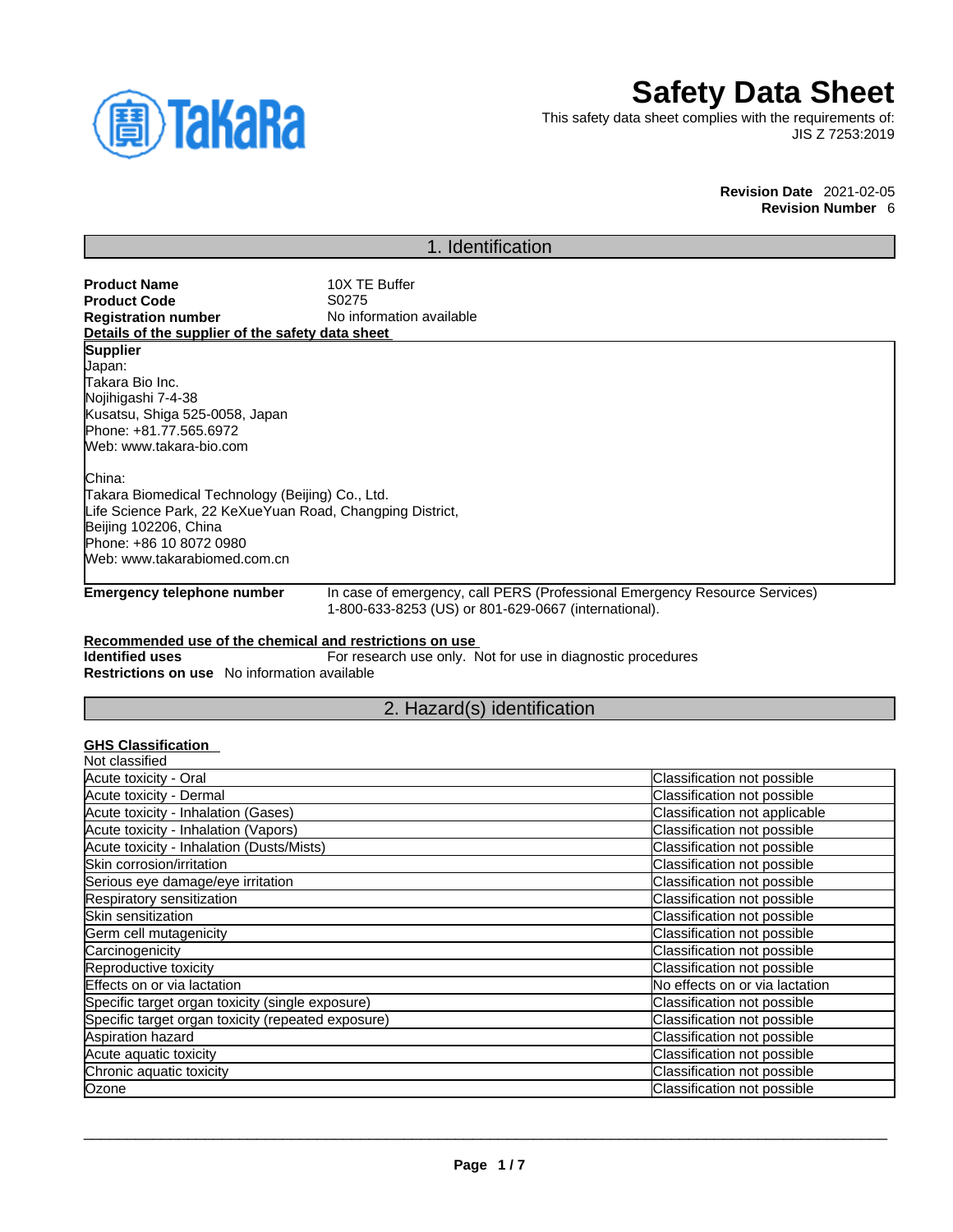#### **GHS label elements**

**Hazard Statements**  Not classified

**Prevention** • Not applicable

**Response** • Not applicable **Storage** • Not applicable **Disposal** • Not applicable

**Other hazards**  No information available.

3. Composition/information on ingredients

#### **Pure substance/mixture** Mixture

**Pollutant Release and Transfer Registry (PRTR)** Not applicable

#### **Industrial Safety and Health Law**  ISHL Notifiable Substances

Not applicable

Harmful Substances Whose Names Are to be Indicated on the Label Not applicable

### **Poisonous and Deleterious Substances Control Law**

Not applicable

### 4. First-aid measures

| In case of inhalation                                 | Remove to fresh air.                                                                                                    |
|-------------------------------------------------------|-------------------------------------------------------------------------------------------------------------------------|
| In case of skin contact                               | Wash skin with soap and water.                                                                                          |
| In case of eye contact                                | Rinse thoroughly with plenty of water for at least 15 minutes, lifting lower and upper eyelids.<br>Consult a physician. |
| In case of ingestion                                  | Clean mouth with water and drink afterwards plenty of water.                                                            |
| Most important symptoms/effects,<br>acute and delayed | No information available.                                                                                               |
| Note to physicians                                    | Treat symptomatically.                                                                                                  |

5. Fire-fighting measures

**Suitable Extinguishing Media** Use extinguishing measures that are appropriate to local circumstances and the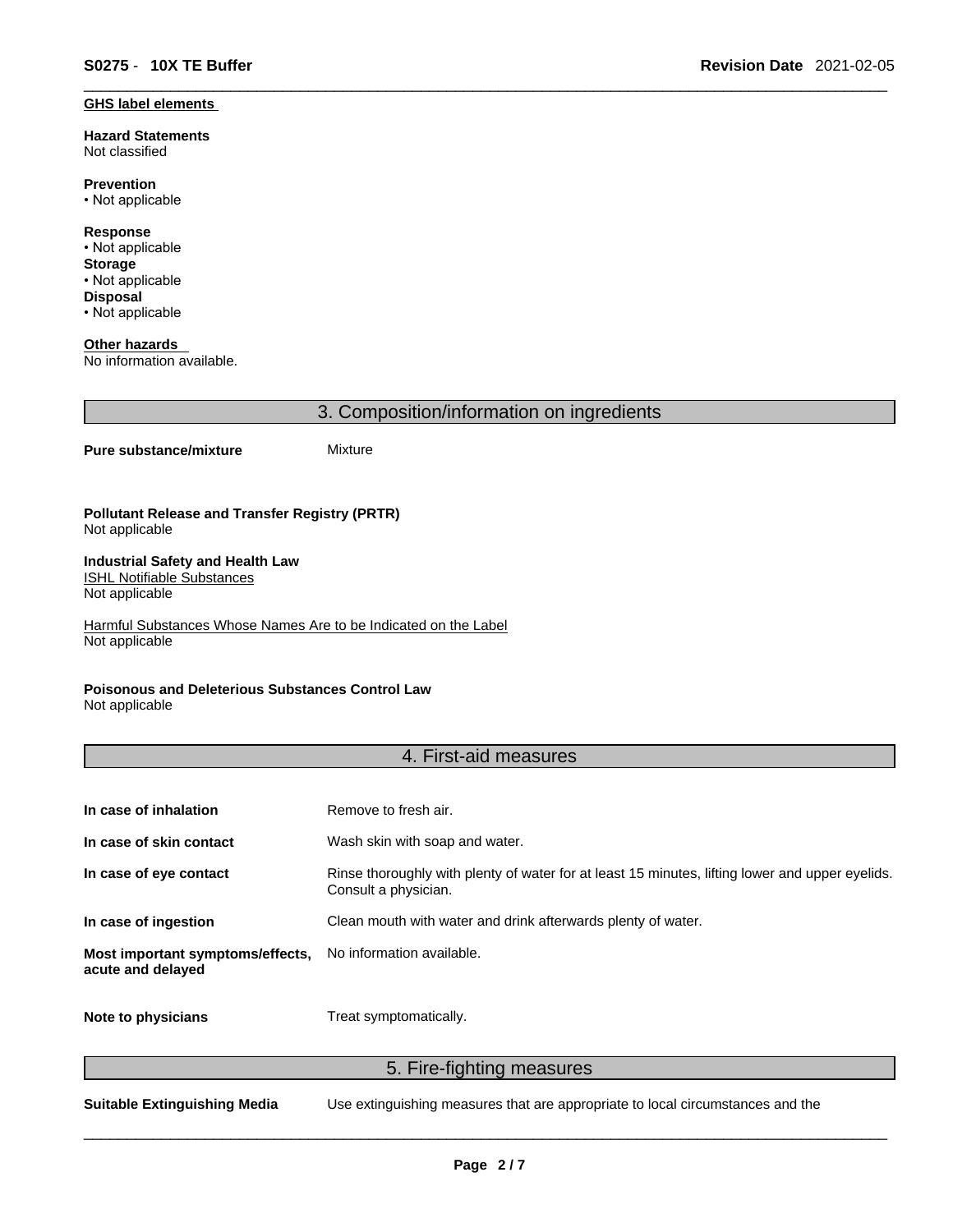|                                                                   | surrounding environment.                                                                                                              |
|-------------------------------------------------------------------|---------------------------------------------------------------------------------------------------------------------------------------|
| Unsuitable extinguishing media                                    | Do not scatter spilled material with high pressure water streams.                                                                     |
| Specific hazards arising from the<br>chemical                     | No information available.                                                                                                             |
| <b>Special Extinguishing Media</b><br>Large Fire                  | Cool drums with water spray.<br>CAUTION: Use of water spray when fighting fire may be inefficient.                                    |
| Special protective equipment and<br>precautions for fire-fighters | Firefighters should wear self-contained breathing apparatus and full firefighting turnout<br>gear. Use personal protection equipment. |

# 6. Accidental release measures

| Personal precautions, protective<br>equipment and emergency<br>procedures | Ensure adequate ventilation.                                                         |
|---------------------------------------------------------------------------|--------------------------------------------------------------------------------------|
| For emergency responders                                                  | Use personal protection recommended in Section 8.                                    |
| <b>Environmental precautions</b>                                          | See Section 12 for additional Ecological Information.                                |
| <b>Methods for containment</b>                                            | Prevent further leakage or spillage if safe to do so.                                |
| Methods for cleaning up                                                   | Pick up and transfer to properly labeled containers.                                 |
| <b>Prevention of secondary hazards</b>                                    | Clean contaminated objects and areas thoroughly observing environmental regulations. |

# 7. Handling and storage

| <b>Handling</b>           |                                                                          |
|---------------------------|--------------------------------------------------------------------------|
| Advice on safe handling   | Handle in accordance with good industrial hygiene and safety practice.   |
| <b>Storage</b>            |                                                                          |
| <b>Storage Conditions</b> | Keep containers tightly closed in a dry, cool and well-ventilated place. |

# 8. Exposure controls/personal protection

| <b>Engineering controls</b>                                                    | <b>Showers</b><br>Eyewash stations<br>Ventilation systems.                                                                                                                  |
|--------------------------------------------------------------------------------|-----------------------------------------------------------------------------------------------------------------------------------------------------------------------------|
| <b>Exposure guidelines</b>                                                     | This product, as supplied, does not contain any hazardous materials with occupational<br>exposure limits established by the region specific regulatory bodies.              |
| <b>Biological occupational exposure</b><br><b>limits</b>                       | This product, as supplied, does not contain any hazardous materials with biological limits<br>established by the region specific regulatory bodies                          |
| <b>Environmental exposure controls</b><br><b>Personal Protective Equipment</b> | No information available.                                                                                                                                                   |
| <b>Respiratory protection</b>                                                  | No protective equipment is needed under normal use conditions. If exposure limits are<br>exceeded or irritation is experienced, ventilation and evacuation may be required. |
| <b>Eye/face protection</b>                                                     | No special protective equipment required.                                                                                                                                   |
| Skin and body protection                                                       | No special protective equipment required.                                                                                                                                   |
|                                                                                |                                                                                                                                                                             |

# 9. Physical and chemical properties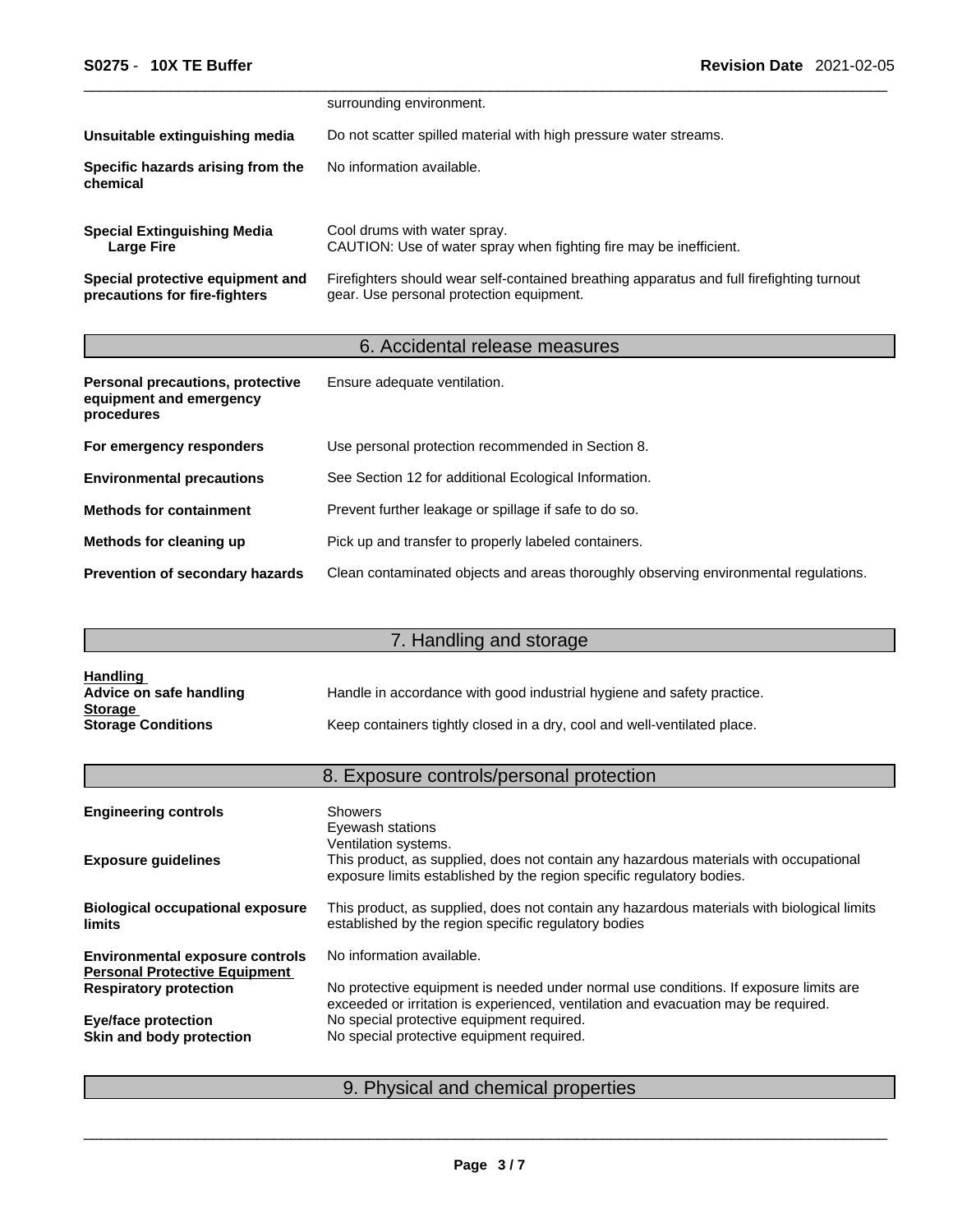### **Information on basic physical and chemical properties**

| Appearance<br><b>Physical state</b>          | Clear, colorless<br>Liquid |                          |
|----------------------------------------------|----------------------------|--------------------------|
| Color                                        | Clear                      |                          |
| Odor                                         | Odorless                   |                          |
| <b>Odor Threshold</b>                        | No information available   |                          |
| <b>Property</b>                              | Values                     | Remarks • Method         |
| Melting point / freezing point               |                            | No information available |
| Boiling point/boiling range (°C)             |                            | No information available |
| Flammability (solid, gas)                    |                            | No information available |
| Upper/lower flammability or explosive limits |                            |                          |
| <b>Upper flammability limit:</b>             |                            |                          |
| Lower flammability limit:                    |                            |                          |
| <b>Flash point</b>                           |                            | ASTM D 56                |
| <b>Evaporation Rate</b>                      |                            | No information available |
| <b>Autoignition temperature</b>              |                            | No information available |
| <b>Decomposition temperature</b>             |                            | No information available |
| рH                                           | $7 - 9$                    | No information available |
| <b>Viscosity</b>                             |                            |                          |
| <b>Kinematic viscosity</b>                   |                            | No information available |
| <b>Dynamic Viscosity</b>                     |                            | No information available |
| <b>Water solubility</b>                      |                            | No information available |
| Solubility in other solvents                 |                            | No information available |
| <b>Partition Coefficient</b>                 |                            | No information available |
| (n-octanol/water)                            |                            |                          |
| Vapor pressure                               |                            | No information available |
| <b>Vapor density</b>                         |                            | No information available |
| <b>Relative density</b>                      |                            | No information available |
| <b>Particle characteristics</b>              |                            |                          |
| <b>Particle Size</b>                         |                            | Not applicable           |
| <b>Particle Size Distribution</b>            |                            | Not applicable           |
| <b>Other information</b>                     |                            |                          |
| <b>Explosive properties</b>                  | No information available   |                          |

**Oxidizing properties** No information available

### 10. Stability and reactivity

**Reactivity Reactivity Reactivity Chemical stability No information available.**<br> **Chemical stability Reaction** Stable under normal cond Stable under normal conditions.<br>None under normal processing. **Possibility of hazardous reactions Incompatible materials** None known based on information supplied. **Hazardous Decomposition Products** None known based on information supplied. **Explosion Data Sensitivity to static discharge** None.

**Sensitivity to mechanical impact** None.

### 11. Toxicological information

### **Acute toxicity**

#### **Numerical measures of toxicity - Product Information**

0.45 % of the mixture consists of ingredient(s) of unknown acute oral toxicity

1.66 % of the mixture consists of ingredient(s) of unknown acute dermal toxicity

1.66 % of the mixture consists of ingredient(s) of unknown acute inhalation toxicity (gas)

1.66 % of the mixture consists of ingredient(s) ofunknown acute inhalation toxicity (vapor)

1.66 % of the mixture consists of ingredient(s) of unknown acute inhalation toxicity (dust/mist)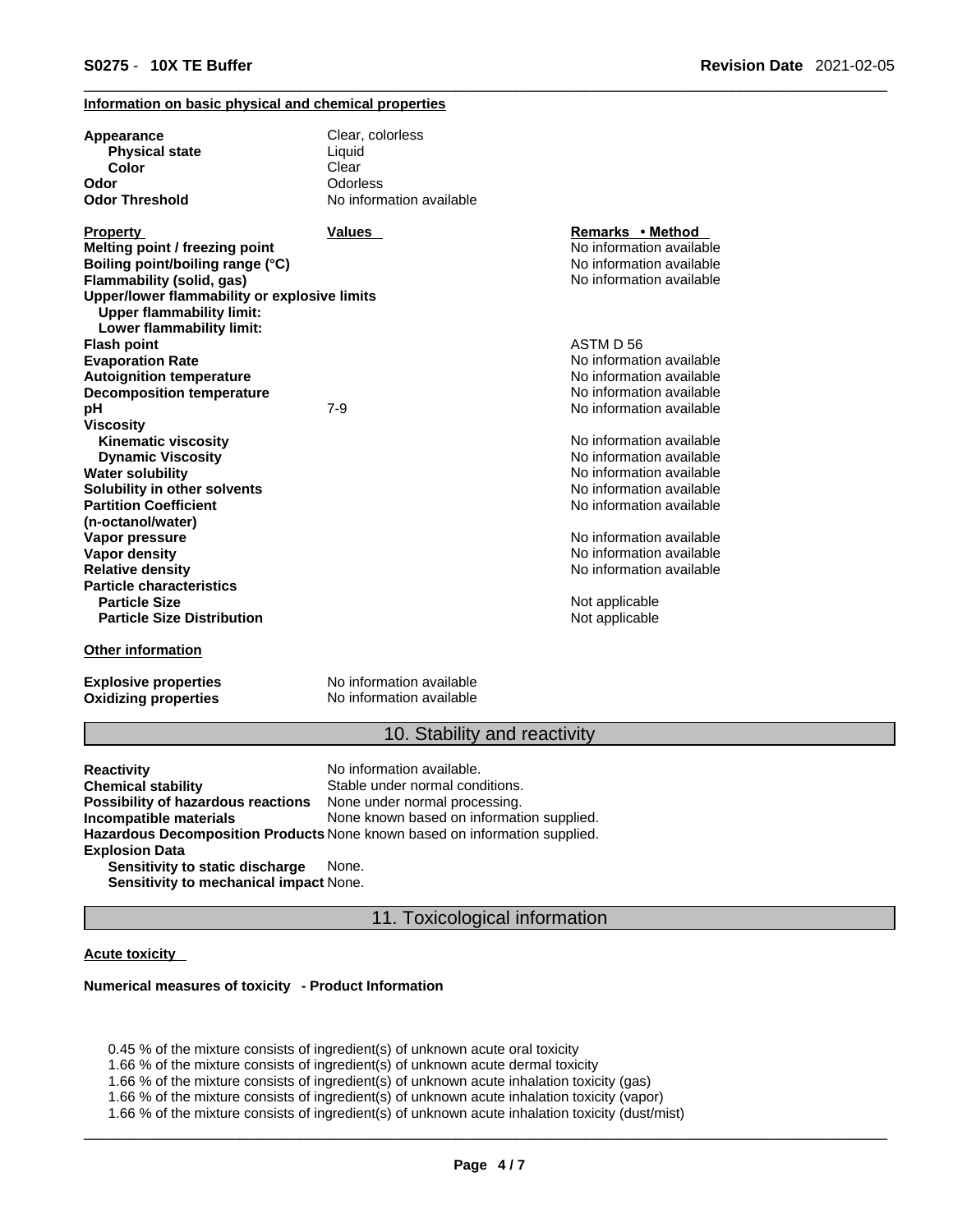| <b>Symptoms</b>                   | No information available.                                                                      |
|-----------------------------------|------------------------------------------------------------------------------------------------|
| <b>Product Information</b>        |                                                                                                |
| Ingestion                         | Specific test data for the substance or mixture is not available.                              |
| <b>Inhalation</b>                 | Specific test data for the substance or mixture is not available.                              |
| <b>Skin contact</b>               | Specific test data for the substance or mixture is not available.                              |
| Eye contact                       | Specific test data for the substance or mixture is not available.                              |
| <b>Skin corrosion/irritation</b>  | Based on available data, the classification criteria are not met. Classification not possible. |
| Serious eye damage/eye irritation | Based on available data, the classification criteria are not met. Classification not possible. |
| Respiratory or skin sensitization | Classification not possible.                                                                   |
| <b>Germ cell mutagenicity</b>     | Based on available data, the classification criteria are not met. Classification not possible. |
| Carcinogenicity                   | Based on available data, the classification criteria are not met. Classification not possible. |
| <b>Reproductive toxicity</b>      | Based on available data, the classification criteria are not met. Classification not possible. |
| <b>STOT - single exposure</b>     | Based on available data, the classification criteria are not met. Classification not possible. |
| STOT - repeated exposure          | Based on available data, the classification criteria are not met. Classification not possible. |
| <b>Aspiration hazard</b>          | Based on available data, the classification criteria are not met. Classification not possible. |

| 12. Ecological information                            |                                                                                                                             |  |
|-------------------------------------------------------|-----------------------------------------------------------------------------------------------------------------------------|--|
| <b>Ecotoxicity</b>                                    | Classification not possible.                                                                                                |  |
| Percentage for unknown<br>hazards                     | 0.45 % of the mixture consists of component(s) of unknown hazards to the aquatic<br>environment.                            |  |
| Persistence and degradability                         | No information available.                                                                                                   |  |
| <b>Bioaccumulation</b>                                | No information available.                                                                                                   |  |
| Hazardous to the ozone layer<br>Other adverse effects | Classification not possible. Based on available data, the classification criteria are not met.<br>No information available. |  |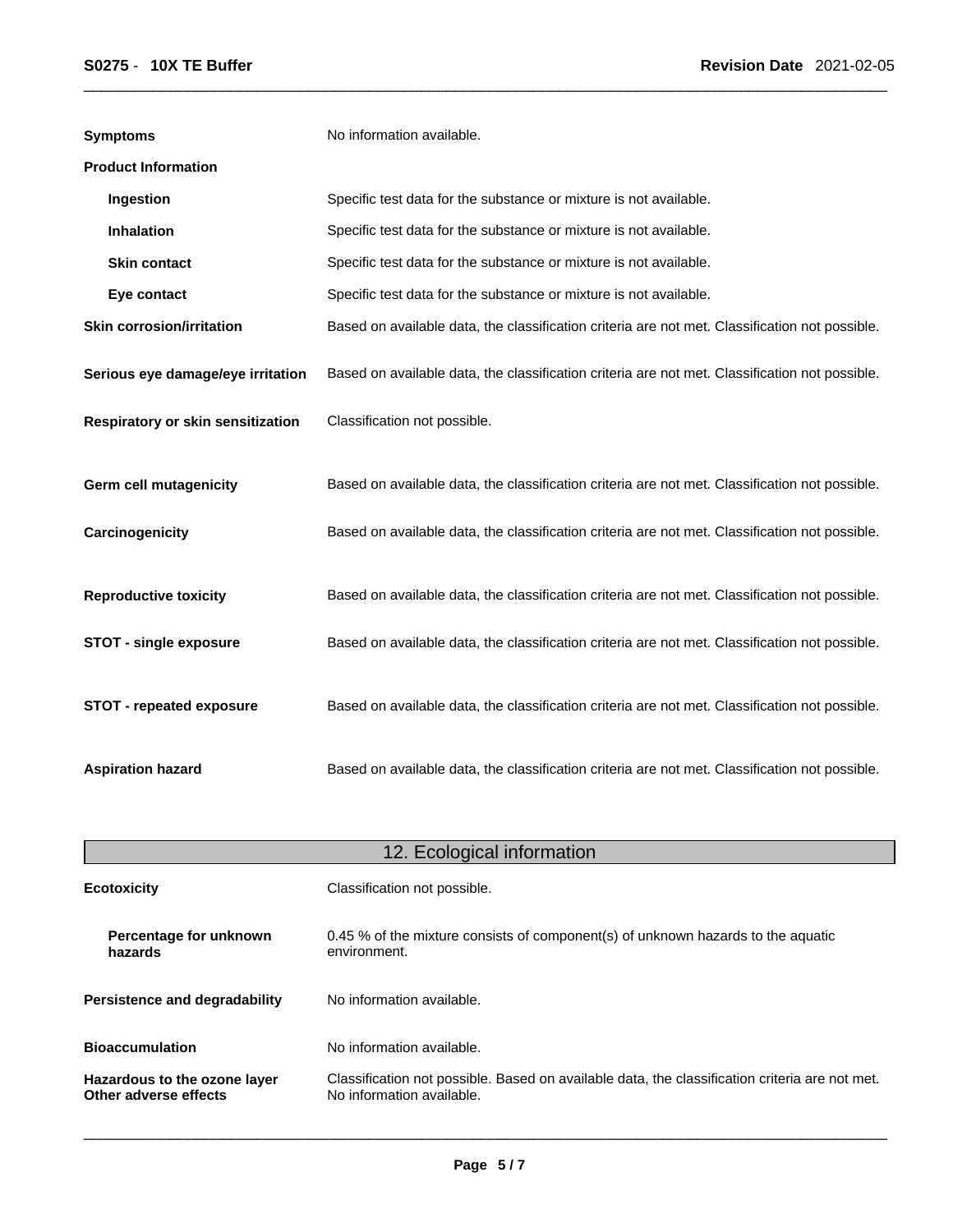|                                                                                                                                                                                                                                                                                                                                                                                                                                                                                                      | 13. Disposal considerations                                                                                        |
|------------------------------------------------------------------------------------------------------------------------------------------------------------------------------------------------------------------------------------------------------------------------------------------------------------------------------------------------------------------------------------------------------------------------------------------------------------------------------------------------------|--------------------------------------------------------------------------------------------------------------------|
| Waste from residues/unused<br>products                                                                                                                                                                                                                                                                                                                                                                                                                                                               | Dispose of in accordance with local regulations. Dispose of waste in accordance with<br>environmental legislation. |
| <b>Contaminated packaging</b>                                                                                                                                                                                                                                                                                                                                                                                                                                                                        | Do not reuse empty containers.                                                                                     |
|                                                                                                                                                                                                                                                                                                                                                                                                                                                                                                      | 14. Transport information                                                                                          |
| <b>IMDG</b>                                                                                                                                                                                                                                                                                                                                                                                                                                                                                          | Not regulated                                                                                                      |
| <u>ADR</u>                                                                                                                                                                                                                                                                                                                                                                                                                                                                                           | Not regulated                                                                                                      |
| IATA                                                                                                                                                                                                                                                                                                                                                                                                                                                                                                 | Not regulated                                                                                                      |
| <u>Japan</u>                                                                                                                                                                                                                                                                                                                                                                                                                                                                                         | Not regulated                                                                                                      |
|                                                                                                                                                                                                                                                                                                                                                                                                                                                                                                      | 15. Regulatory information                                                                                         |
| <b>National regulations</b>                                                                                                                                                                                                                                                                                                                                                                                                                                                                          |                                                                                                                    |
| <b>Pollutant Release and Transfer Registry (PRTR)</b><br>Not applicable                                                                                                                                                                                                                                                                                                                                                                                                                              |                                                                                                                    |
| <b>Industrial Safety and Health Law</b><br>Not applicable<br><b>ISHL Notifiable Substances</b><br>Not applicable                                                                                                                                                                                                                                                                                                                                                                                     |                                                                                                                    |
| <b>Poisonous and Deleterious Substances Control Law</b><br>Not applicable                                                                                                                                                                                                                                                                                                                                                                                                                            |                                                                                                                    |
| <b>Fire Service Law:</b><br>Not applicable                                                                                                                                                                                                                                                                                                                                                                                                                                                           |                                                                                                                    |
| Not applicable                                                                                                                                                                                                                                                                                                                                                                                                                                                                                       | Act on the Evaluation of Chemical Substances and Regulation of Their Manufacture, etc. (CSCL)                      |
| Act on Prevention of Marine Pollution and Maritime Disaster<br>Not applicable                                                                                                                                                                                                                                                                                                                                                                                                                        |                                                                                                                    |
| <b>International Regulations</b>                                                                                                                                                                                                                                                                                                                                                                                                                                                                     |                                                                                                                    |
|                                                                                                                                                                                                                                                                                                                                                                                                                                                                                                      | The Stockholm Convention on Persistent Organic Pollutants Not applicable                                           |
| The Rotterdam Convention Not applicable                                                                                                                                                                                                                                                                                                                                                                                                                                                              |                                                                                                                    |
| <b>International Inventories</b><br><b>IECSC</b>                                                                                                                                                                                                                                                                                                                                                                                                                                                     |                                                                                                                    |
| Legend:<br>TSCA - United States Toxic Substances Control Act Section 8(b) Inventory<br><b>DSL/NDSL</b> - Canadian Domestic Substances List/Non-Domestic Substances List<br><b>ENCS</b> - Japan Existing and New Chemical Substances<br><b>IECSC</b> - China Inventory of Existing Chemical Substances<br><b>KECL</b> - Korean Existing and Evaluated Chemical Substances<br>PICCS - Philippines Inventory of Chemicals and Chemical Substances<br>AICS - Australian Inventory of Chemical Substances | EINECS/ELINCS - European Inventory of Existing Chemical Substances/European List of Notified Chemical Substances   |